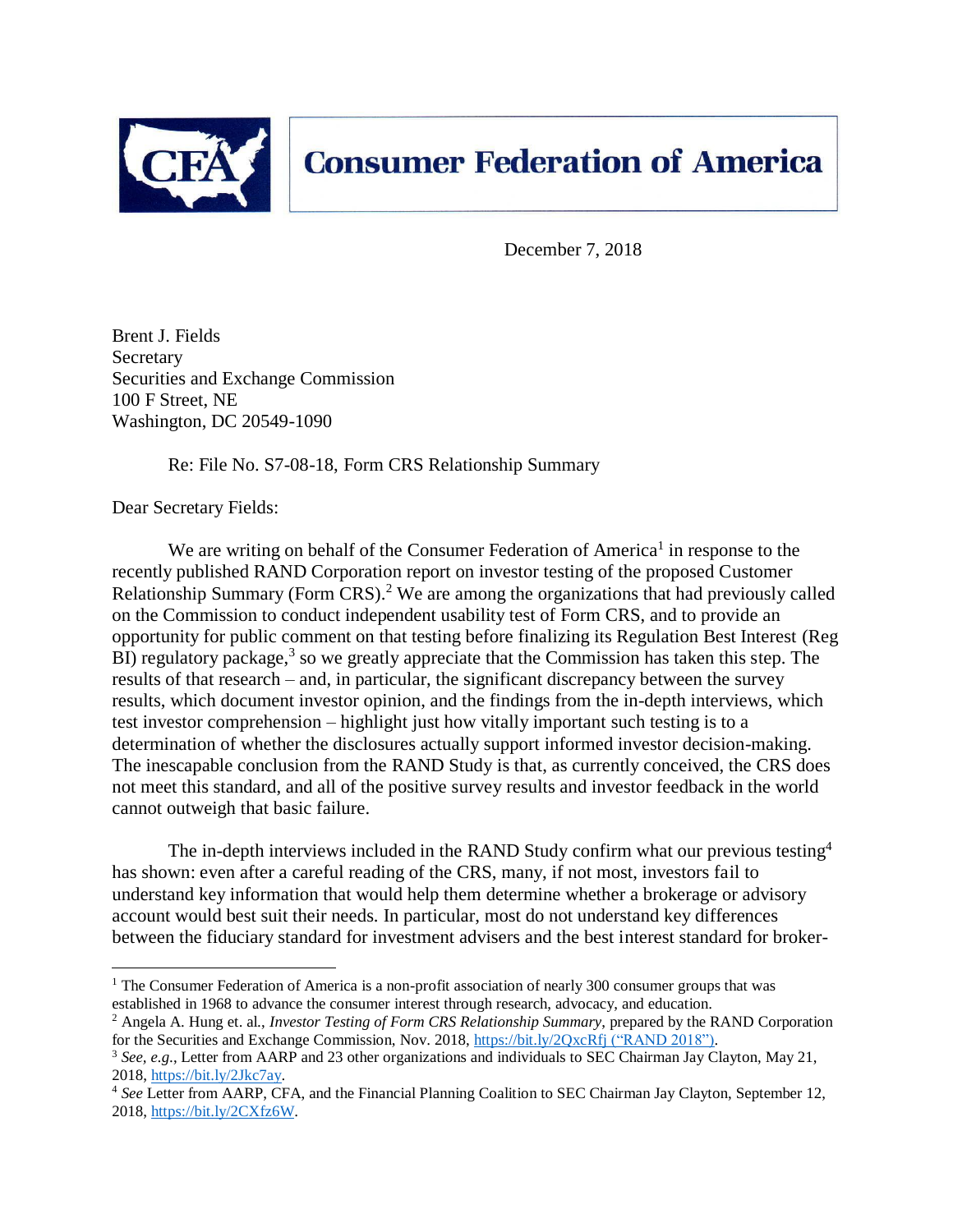dealers, nor do they understand the harmful impact that conflicts of interest can have on the recommendations they receive. These findings deal a critical blow to the Commission's proposed regulatory approach under Reg BI, where brokers and advisers are subject to different standards of conduct, requirements to minimize conflicts lack substance, and the Commission has placed the burden on investors to understand those differences and limitations.

The RAND Study, like the previous testing we were involved in with AARP and the Financial Planning Coalition, suggests that significant changes will be needed to the design, content, and language of the proposed CRS if it is to fulfill its intended regulatory function. We therefore reiterate our call for the Commission: 1) to make this report the start, not the end, of an iterative process of testing and revision needed to develop a disclosure that works as intended; and 2) to delay finalization of Reg BI until that process is completed. If the Commission *cannot* develop a disclosure that enables investors to understand key features of brokerage and advisory accounts, and then make an informed choice about which type of relationship is best for them, it cannot reasonably move forward with a regulatory approach it knows to be fundamentally inadequate. Instead, it must consider how the entire Reg BI regulatory package could be revised to be less dependent on disclosure to protect investors. We are frankly skeptical that the Commission will be able to develop disclosures that enable even financially unsophisticated investors to understand the nature and limitations of investor protections that apply to the advice and recommendations they receive. That is an important reason why we have consistently urged the Commission to minimize the central importance of the disclosures by adopting a strong fiduciary standard, backed my meaningful limits on conflicts, for broker-dealers and investment advisers alike.

The remainder of this letter presents our more detailed comments on the RAND Study and its policy implications.

### **1) Most investors do not have a good understanding of key differences between brokerdealers and investment advisers. CRS does not solve that problem.**

For many years, research has shown that investors do not understand the differences between broker-dealers and investment advisers and struggle to distinguish between them. A decade ago, for example, RAND Corporation concluded in research conducted on behalf of the Commission that most investors, including those who had employed financial professionals for years, "do not have a clear understanding of the boundaries between investment advisers and broker-dealers."<sup>5</sup> The October 2018 focus group study conducted jointly by RAND Corporation and the SEC's Office of Investor Advocates confirmed that this lack of understanding persists today. <sup>6</sup> Moreover, just as in the 2008 study, researchers in 2018 found that presenting participants with fact sheets describing key differences between broker-dealers and investment advisers did little to dispel that confusion.<sup>7</sup> This is the challenge the Commission faces when it

 $\overline{a}$ 

<sup>5</sup> Angela A. Hung, et al., *Investor and Industry Perspectives on Investment Advisers and Broker-Dealers*. Santa Monica, CA: RAND Corporation, 2008, [http://bit.ly/1OrrZ3v.](http://bit.ly/1OrrZ3v)

<sup>6</sup> Brian Scholl, Office of the Investor Advocate, and Angela A. Hung, RAND Corporation, *The Retail Market for Investment Advice*, October 2018, at 25, [https://bit.ly/2PwCPz8.](https://bit.ly/2PwCPz8) 

<sup>&</sup>lt;sup>7</sup> *Id.* at 25-26 ("Some participants indicated that they were aware of the two categories; however, regardless of their awareness, some participants were unable to distinguish between the two definitions offered or indicated that the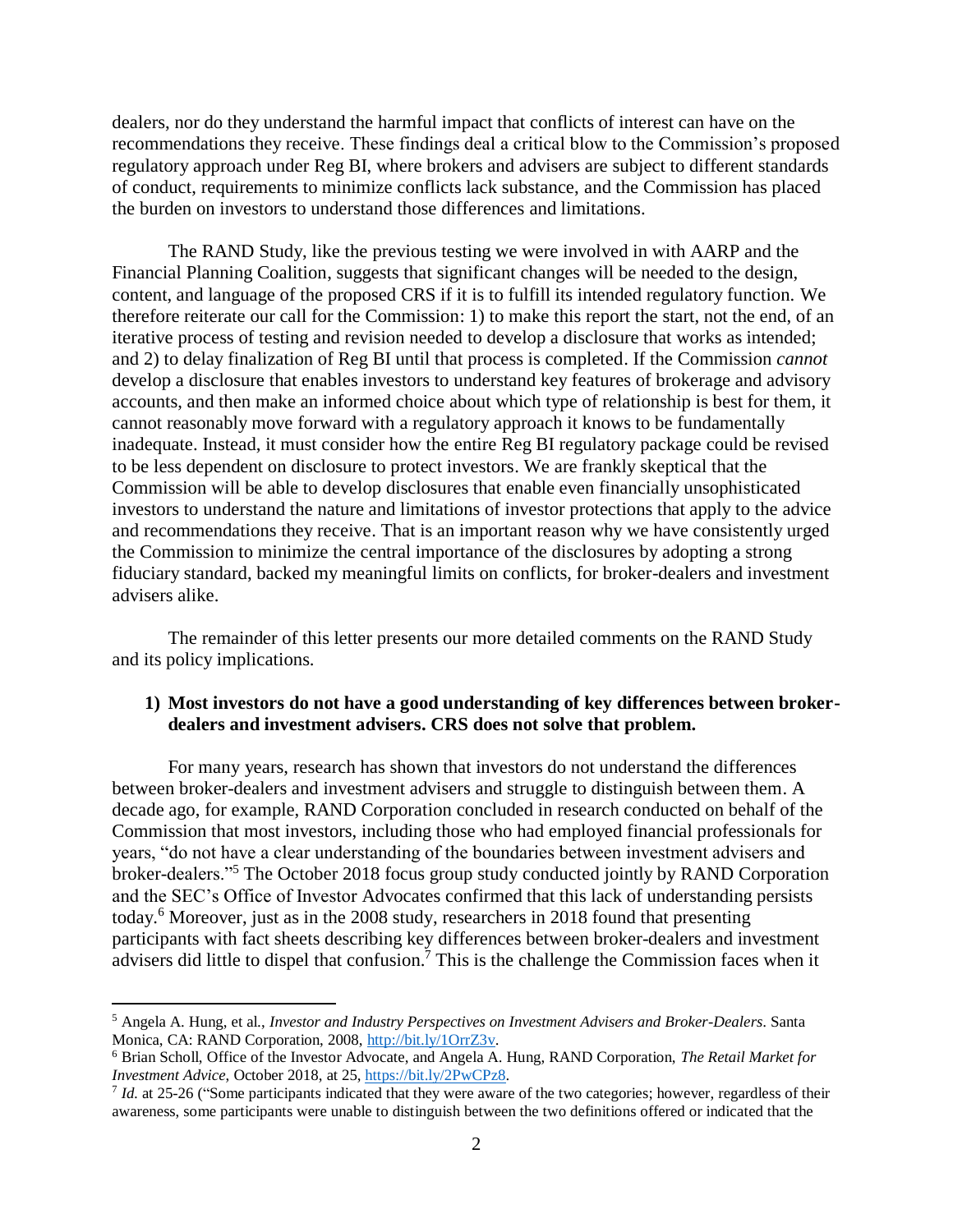seeks to develop a disclosure that will enable investors to make an informed choice between different types of investment accounts and service providers.

The latest RAND Study provides further evidence to support this finding. Just as in the focus group and survey research conducted by RAND and the Office of Investor Advocate,<sup>8</sup> participants in the latest RAND Study's in-depth interviews were disproportionately likely to believe their financial professional is an investment adviser. Specifically, when asked about the type of financial service provider they use or used, none reported that his or her financial service provider is a broker, seven reported that the financial service provider is an investment adviser, four reported that the financial service provider is dually registered, and four reported that they do not know. <sup>9</sup> Given the predominance of dual registrant firms, this is almost certainly an inaccurate count, reflecting the tendency of investors to view *all* financial professionals as advisers, including broker-dealers and dual registrants, based on titles they use and how they describe their services. The large number who don't know is, in and of itself, a serious concern. In some ways, however, investors who don't know pose less of a concern than those who think they do know, but are mistaken, as appears to be the case for at least some of the interview participants.

Consistent with the earlier research, which found that providing descriptions of brokerage and advisory services did little to dispel investor confusion, RAND's in-depth interviews regarding CRS found that participants struggled to understand key differences between brokers and advisers even after carefully reviewing CRS disclosures intended to elucidate those differences. Specifically, with regard to the "Types of Services and Relationships" section, the study states that participants "had a general understanding that this section describes two different types of services or accounts that a client would choose," but the study doesn't provide any evidence that most participants understood the nature or significance of those differences.<sup>10</sup> For example, it doesn't provide any evidence that most participants understood the fundamental difference between sales recommendations and advice or had a clear idea of the scope and nature of services they would receive in each type of account. To the degree that evidence to that effect may have come out in the interviews, it is not presented here.<sup>11</sup>

Instead, the study suggests that, while some participants were able to identify some differences between brokerage and advisory accounts, others demonstrated significant misunderstanding.<sup>12</sup> The report states, moreover, that this misunderstanding took two forms. In some cases, participants "seemed to misunderstand the differences between account types and

 $\overline{a}$ 

two roles sounded similar.… Although some participants demonstrated a basic understanding of IAs and BDs, other participants appear not to have understood the distinctions.").

<sup>8</sup> RAND OIA Study at 25. (Reporting on the focus groups: "A large majority of respondents (11 out of 16) reported that their financial professional is an IA." The report goes on to note that six of those were actually working with a dual registrant, and "only one respondent unambiguously provided the actual type of their professional's current overall registration status.") RAND OIA at 53 (Reporting on the survey results: "The majority (54.4 percent) report that their primary financial professional is an IA, with only a small proportion (5.8 percent) reporting that the professional is a BD. About one-third of these respondents (33.9 percent) reported that their individual financial professional is both an IA and BD, while about another six percent indicated "don't know" or "other".") <sup>9</sup> RAND 2018 at 37.

<sup>10</sup> *Id.* at 39.

<sup>11</sup> *See infra* on limitations of the study at 6-7.

<sup>12</sup> *Id.* at 45.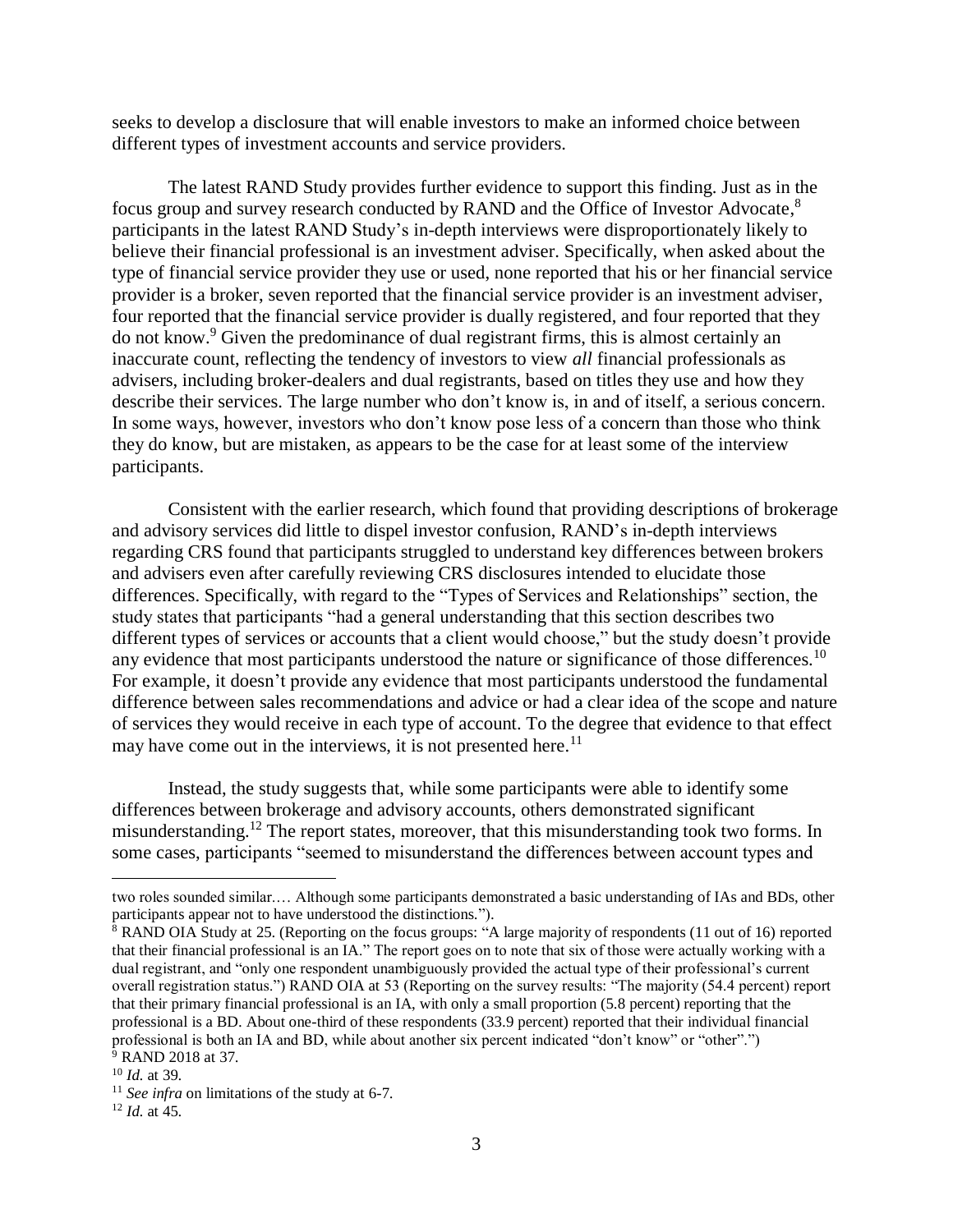financial professionals from the beginning, never fully grasping it."<sup>13</sup> In other cases, people "understood discrete sections of the Relationship Summary, but when questioned at the end of the interviews, they did not appear to have synthesized the information and be able to apply it." For example, an individual who appeared to understand information about costs and fees when reviewing that section of the CRS, when asked at the end of the interview about which type of financial professional has an incentive to encourage investors to buy and sell securities frequently, incorrectly answered that "there's probably more incentive on the advisory account."<sup>14</sup> That suggests that, even for relatively astute readers of the disclosure, the CRS as currently conceived does not achieve its intended regulatory function of supporting an informed choice of financial professional.

### **2) Many investors do not appear to understand brokers' and advisers' legal obligations or how they relate to conflicts, even after reading the CRS.**

An important function of the CRS is to help investors understand differences in the legal standards that apply to brokerage and advisory accounts. Here again, however, the RAND Study's in-depth interviews suggest that many, if not most, investors struggle to understand what protections they are entitled to and how that varies between different types of accounts. For example, RAND found that some participants felt "that both the 'Brokerage Account' and 'Advisory Account' columns in the Relationship Summary were essentially conveying the same message."<sup>15</sup> That suggests that investors are missing or misunderstanding the importance of differences in the two standards, such as the lack of ongoing monitoring in brokerage accounts. In addition, many participants did not understand the meaning of the word fiduciary, an essential concept in this regard. According to the report, "Some participants had never heard of the word, whereas others had heard it but did not know what it meant in this context."<sup>16</sup>

Participants seemed particularly confused about how the CRS disclosures on legal obligations relate to disclosures on conflicts of interest. As the report explains, "Many participants expressed confusion over how to reconcile 'Conflicts of Interest' section with the earlier 'Our Obligations to You' section."<sup>17</sup> For example, the report quotes one participant as saying about the legal obligations: "So, on the right, uh, um, my understanding of the word fiduciary is that the company would have to act in my best interest, which makes me question the second bullet point, which says that their interest and my interest could conflict."<sup>18</sup> Responding to the conflicts section, one participant is quoted as saying, ". . . to me right away, I'd be like, hmm, like, what about that section where you said like, your obligations to me? Like this seems very contradicting."<sup>19</sup> A different participant is quoted as saying, "I don't know, it seems . . . It seems to go against, uh . . . 'Our Obligations to You,' statement . . . where they're saying, you know, 'We have your best interests at heart,' and then you start reading this, and . . . they're

- $\overline{a}$ <sup>13</sup> *Id.*
- $14$  *Id.*

- $^{16}$  *Id.*
- <sup>17</sup> *Id.* at 44.
- <sup>18</sup> *Id.*

<sup>15</sup> RAND 2018 at 41.

<sup>19</sup> *Id.*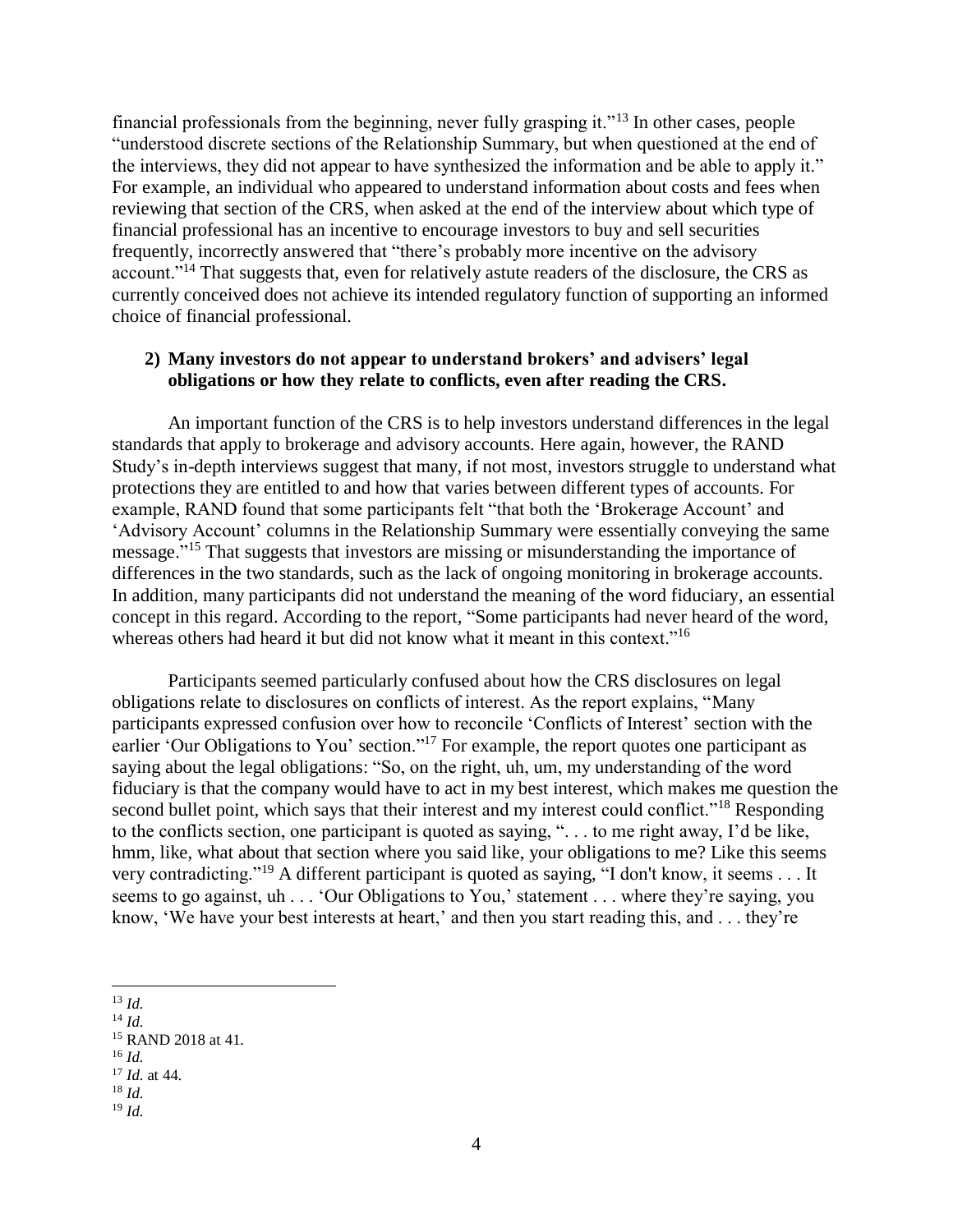saying, 'Well, we don't actually have your best interests at heart. We're kinda . . . doing things so that we get paid." $2^{0}$ 

The good news here is that at least some participants seem to be connecting these two intimately related topics. The bad news is that they express confusion, rather than clarity, over how conflicts would be handled under the different standards and how the standards would work to ensure their interests are protected. Worse, some participants may be misled by the disclosures into expecting protections the standards do not provide. Confused by the disclosure regarding brokers' obligation to reduce conflicts, for example, one participant reportedly said, "So that just made me a little confused at first and skeptical, and then I started to compare and contrast with the advisory account. Um, and really liked the way it was worded to say that they were gonna eliminate them."<sup>21</sup> In reality, however, the Commission does not require firms to eliminate conflicts of interest in advisory accounts, and most dual registrant firms do not.

The RAND interviews also lend credence to academic research suggesting conflict disclosure can actually result in investor harm by causing investors to let down their guard about the potentially harmful impact of conflicts of interest. According to the report, some participants viewed the conflict disclosures in CRS as a reassuring sign that the firm was being "transparent or honest."<sup>22</sup> This suggests the disclosures may not serve to put investors on their guard against self-interested recommendations. Because the conflict disclosures are generally the same for the brokerage and advisory accounts in the model tested, we do not know how investors would react to disclosures that showed very different levels of conflict – for example, between a fee-only adviser that receives no third-party payments and that offers no proprietary products and a broker-dealer who receives the typical range of differential compensation, third-party payments, and other harmful incentives. That would provide a much better test of whether investors can use the disclosures to understand the nature and extent of conflicts present in the different business models.

#### **3) Investors do not appear to understand important differences in monitoring obligations for brokers and advisers based on the CRS disclosures.**

One of the key differences between the legal obligations of broker-dealers and investment advisers involves their obligation to monitor customer accounts. Under Reg BI, even brokers in long-term customer relationships in which they provide periodic recommendations would have no obligation to monitor the account to ensure that their prior recommendations remain on track and continue to meet the customer's needs. Ideally, the Commission would fix this gaping hole in Reg BI's protections. If it fails to do so, however, it is critically important that CRS make this difference in legal obligations much clearer to investors. The RAND Study interviews suggest that this topic is currently not well understood. The study found that participants varied in their understanding, with some participants "unclear on how a financial professional would monitor an account."<sup>23</sup> The study provides no evidence that participants understood the role monitoring

 $\overline{a}$ <sup>20</sup> *Id*.

 $^{21}$  *Id.* at 41.

<sup>22</sup> *Id.* at 43-44.

<sup>23</sup> *Id.* at 46.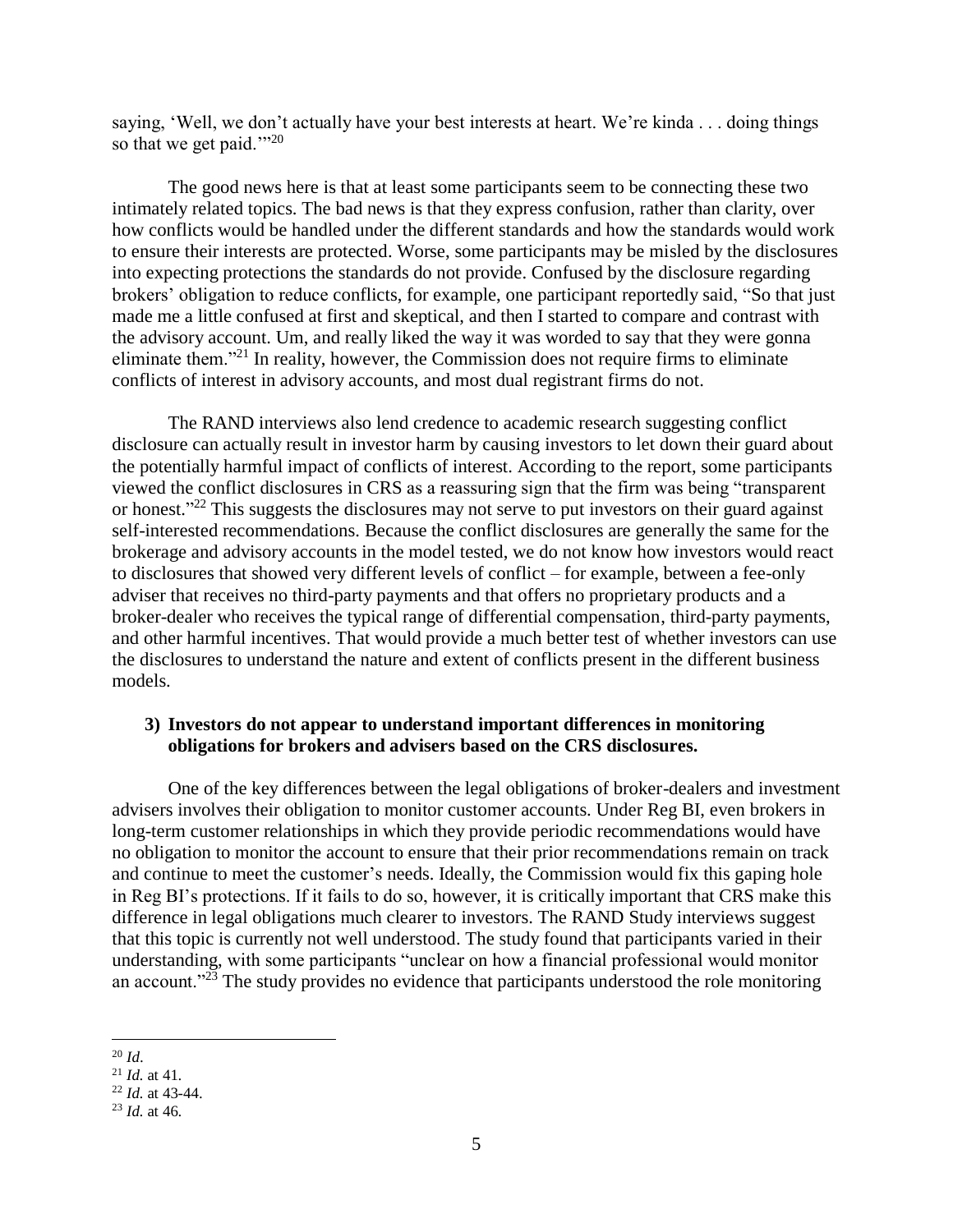plays in ensuring their investments continue to perform as intended and be appropriate for their needs. Again, as noted above, if that evidence exists in the interviews, it is not presented here.

#### **4) Investors are confused and overwhelmed by CRS fee disclosures.**

The RAND Study makes clear that many of the investors they interviewed were confused by the terminology in the fee section. According to the report, "Words that participants flagged include 'markup,' 'markdown,' 'load,' 'surrender charges,' 'wrap fee,' and 'custody.'"<sup>24</sup> Investors who do not grasp the basic terminology of the fee section are unlikely to grasp the import of these disclosures. Moreover, even though participants valued the fee information, including in some cases wanting greater detail, many were also reportedly overwhelmed by both the volume and complexity of the information provided. As with other sections tested, the study gives no indication that most participants were able to use the information provided to determine which type of account would be better for them.<sup>25</sup> As discussed above, it provides one example of an investors who appeared to understand the fee information while reading this section but could not accurately answer a question related to fees and conflicts after having reviewed the document as a whole.

#### **5) The testing included in this study, while welcome, is quite limited.**

While we appreciate that the Commission included some usability testing as part of the RAND Study, in the form of in-depth interviews, the information provided is quite limited. Most of the findings presented are general, suggesting that investors understand they have a choice, but not whether they understand the details needed to make that choice. Only a smattering of quotes are presented to illustrate the findings. For example, the study reports that participants could understand from the "Types of Relationships and Services" section that the CRS describes "describes two different types of services or accounts that a client would choose." But it doesn't indicate whether they actually understood the different nature of those accounts and services. Perhaps that information is available in the transcripts of the interviews, but it is not presented here. The same is true to a greater or lesser extent in other sections of the in-depth interview findings, as noted above.

In order to allow for a more thorough assessment of the report findings, we urge the Commission to release the full transcripts of the in-depth interviews.<sup>26</sup> This is not in any way intended as a criticism of the report, which of necessity presents a general overview of the findings. However, we know from our own experience with testing of this type how useful a careful review of the interviews can be to gaining a true understanding of investors' comprehension and struggles. Releasing the transcripts would allow us and others who want to dig into the data to attain a more detailed understanding of participants' actual level of

 $\overline{a}$ 

<sup>24</sup> *Id.* at 43.

<sup>&</sup>lt;sup>25</sup> This failure to understand the information provided is a serious problem. As we have noted in our previous comment letter, however, a separate concern is that the information provided is potentially deceptive – emphasizing the potentially high cost of ongoing fees but ignoring both the ongoing fees associated with some brokerage recommendations (e.g., C shares) and the high costs associated with many investments favored by some brokers (e.g., non-traded REITS, variable annuities, structured products).

<sup>&</sup>lt;sup>26</sup> Based on our own experience with such testing, we are confident that transcripts of the interviews could be presented without any personally identifying information.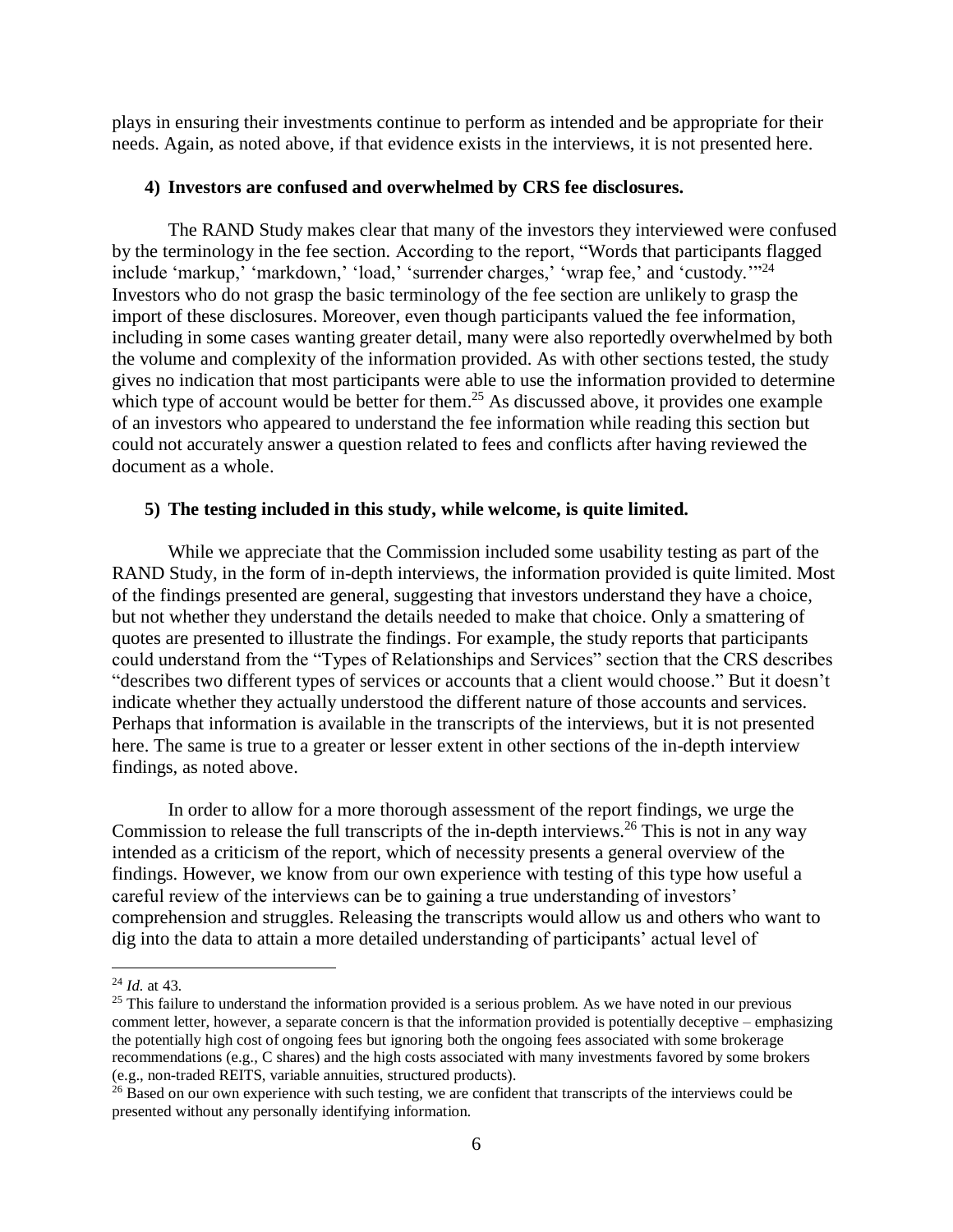comprehension of the issues disclosed than is possible from a review of the report's overview of those interviews.

The report is also limited in terms of the scope of its coverage. The RAND Study's indepth interviews, like our own prior testing, focused exclusively on the CRS for dual registrants. What we don't know, because they have not been adequately tested, is whether other versions of the form for standalone firms are more (or less) effective in drawing investors' attention to, and promoting their understanding of, important distinctions between brokerage and advisory accounts. Given the general lack of comparative information on these standalone forms, there are good reasons to believe they will present a different set of communication challenges that are currently not well understood.

For this reason, we urge the Commission to conduct similar usability testing of these other versions of the CRS before finalizing its regulatory package. Based on the evidence collected to date, the Commission cannot reasonably conclude that the CRS, in any of its forms, will enable investors to make an informed choice among different types of accounts and different types of providers. To move forward without at least exploring the effectiveness of these other forms would be to abrogate the Commission's responsibility to engage in evidence-based rulemaking.

# **6) The study highlights the risk of relying on surveys and informal investor input to assess disclosure effectiveness.**

One thing that jumps out from the RAND Study is the stark contrast between the generally favorable survey results with regard to the usefulness of the CRS disclosures and the much more negative findings of the in-depth interviews. For example, asked to rate the ease or difficulty of understanding each section:

- 77.8% of survey respondents rated the "Types of Relationships and Services" section either very easy to understand (7.9%), easy to understand (24.4%), or just right  $(45.5\%)$ .<sup>27</sup> But findings from the in-depth interviews provide no evidence that participants actually understood fundamental differences between the two types of accounts based on the CRS disclosures.
- 77.0% rated the "Our Obligations to You" section as very easy (8.8%), easy (22.3%), or just right  $(39.2\%)$ ,<sup>28</sup> even though most participants in the in-depth survey didn't understand the meaning of fiduciary and some viewed the two standards as essentially the same.
- Participants in the in-depth interviews expressed a high level of confusion regarding both the "Fees and Costs" section and the "Conflicts of Interest" section of CRS, but roughly two-thirds of survey respondents rated each of these sections as either very easy, easy, or just right.<sup>29</sup>

 $\overline{a}$ <sup>27</sup> *Id.* at 9.

<sup>28</sup> *Id.*

<sup>29</sup> *Id.*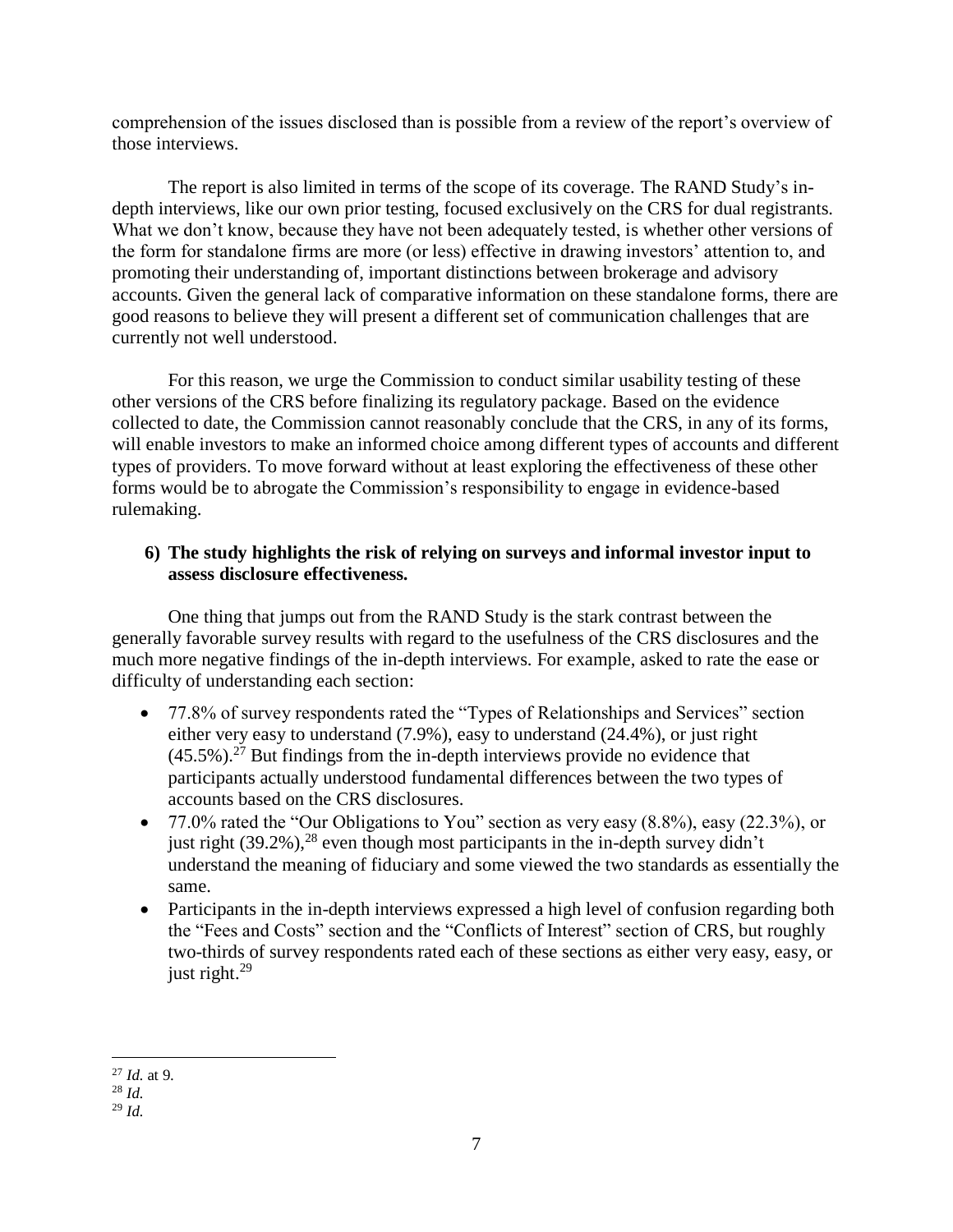This is a serious concern, since investors who think they understand something they do not may be at even greater risk than investors who fully grasp the limits of their own understanding.

The disparity between investors' difficulty ratings for various sections of the CRS and actual understanding of the information disclosed highlights the risk of relying on surveys and informal investor input as a reliable indicator of disclosure effectiveness. While we appreciate the extent of the Commission's investor outreach on this project, the input received does not get to the fundamental challenge facing the Commission. The ultimate question the Commission must answer before moving forward with its regulatory package is not whether investors like the CRS, or even whether they think it would be useful to them in selecting a financial professional. The real question is whether investors understand the disclosures provided and can use the information to determine which type of account or service provider would best meet their needs. If the disclosures fail that basic test, and results from the in-depth interviews suggest that they do, then the Commission must rethink its entire regulatory approach. For this reason, Commission resources can and should be put to better use conducting additional usability testing and using the results of that testing to refine its proposed disclosure.

## **7) Even the largely "positive" survey findings suggest significant work is needed to ensure the CRS works for all investors.**

As we have previously noted, it is not enough for the CRS to help a majority of investors make a more informed choice among different types of accounts and different types of service providers, a standard the current version fails to achieve. Given the central role the CRS plays in the Commission's proposed regulatory approach, the disclosures must be designed to ensure that even financially unsophisticated investors – those who do not have a good grasp of elementary investing concepts or the basic differences between brokers and advisers – can use them to make an informed choice between different types of accounts and different types of service providers. Like the in-depth interviews, the survey results suggest that the CRS falls far short of achieving that goal.

Although survey respondents gave the CRS a high overall rating on usefulness,  $30$  and a majority of survey respondents rated each of the CRS sections as generally understandable (very easy, easy, or just right), significant minorities rated each section as either difficult or very difficult to understand. The percentage rating a key section of the CRS as either difficult or very difficult ranged from 22.3% for the "Types of Relationships and Services" to 33.4% for the "Conflicts of Interest" section and 35.5% for the "Fees and Costs" section. So even if the Commission assumed (wrongly) that the survey results provided an accurate barometer of investor understanding of the CRS, it would still have to acknowledge that a significant portion of investors were not being well-served by the disclosures as currently conceived. Worse, these would likely be the least financially sophisticated investors most in need of robust protections. The Commission cannot reasonably ignore evidence that the very investors who are most in need of enhanced protections will not benefit significantly from the CRS disclosures.

 $\overline{a}$ <sup>30</sup> *Id.* at 29.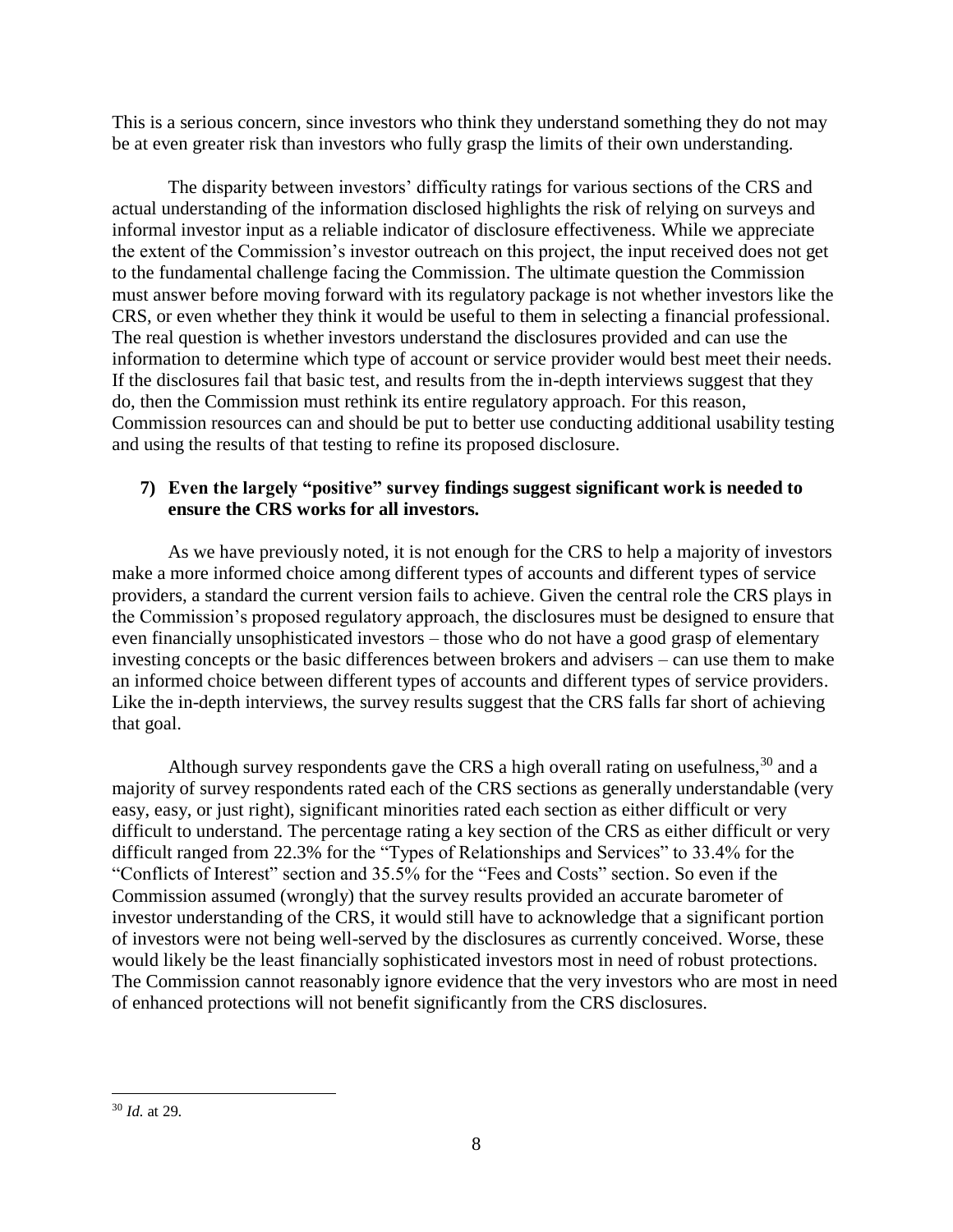#### **8) The findings of this study have important implications not just for the CRS itself, but also for the Commission's proposed approach to the standard of conduct.**

For many years, we have urged the Commission to raise the standard of conduct that applies to brokers' recommendations and strengthen its enforcement of the Advisers Act fiduciary duty, identifying this as the most important step the Commission could take to improve protections for retail investors. We advocated this approach in part because we viewed it as the best way to ensure that regulatory protections match investors' reasonable expectations. We also believed, and continue to believe, that a strong fiduciary duty backed by meaningful restrictions on conflicts of interest is the appropriate standard for those who market themselves, and are relied on by customers, as trusted advisers. But we had a further reason for advocating this approach. Previous research had shown how challenging it is to develop a pre-engagement disclosure for broker-dealers and investment advisers that clearly conveys basic differences in the nature of services provided. We saw no reason to believe the Commission would be able to develop a disclosure that not only made those differences understandable, but also clearly conveyed differences in the legal obligations that would apply, such that investors would be able to make an informed choice based on those disclosures. While we have long supported preengagement disclosure, we have seen it as a supplement to, not a replacement for, a strong, uniform fiduciary standard backed by restrictions on conflicts of interest likely to undermine compliance with that standard.

In its Reg BI regulatory package, the Commission chose to put its faith in disclosure despite all the past research arguing against such an approach. Instead of adopting a strong, uniform fiduciary standard for brokers and advisers, it has chosen to maintain different standards, neither of which is adequate to protect investors. For example, the Commission makes clear in its rule release that Reg BI is *not* a fiduciary standard. Similarly, it has failed to define "best interest," but it has made clear that it does not require recommending the best of the reasonably available investments. It has indicated that brokers would be prohibited from placing their interests ahead of customers' interests, but this prong of the standard doesn't even make it into the safe harbor that satisfies compliance. Like the best interest standard itself, the obligation under Reg BI to "mitigate" conflicts is vague and undefined and doesn't even clearly prohibit firms from artificially creating conflicts they would then have to mitigate. In adopting this approach, the Commission has rejected the language identified by Congress as the appropriate standard for brokers and advisers, missing the opportunity not only to strengthen the standard for broker-dealers but to adopt an explicit best interest standard for advisers that would support more rigorous enforcement than the Commission has, to date, been willing to provide. The result, as the proposed Advisers Act guidance makes clear, is that the Commission's claim to require investment advisers to do what is best for clients and to prohibit them from subordinating clients' interests to their own are essentially meaningless.

Under the Commission's bifurcated regulatory approach, and in light of these glaring shortcomings in the underlying standards, CRS must bear the weight not only of informing investors about differences in the services provided by broker-dealers and investment advisers, but also informing them about differences in and limitations of the legal obligations that apply and alerting them to potentially harmful conflicts of interest. The RAND Study, like our own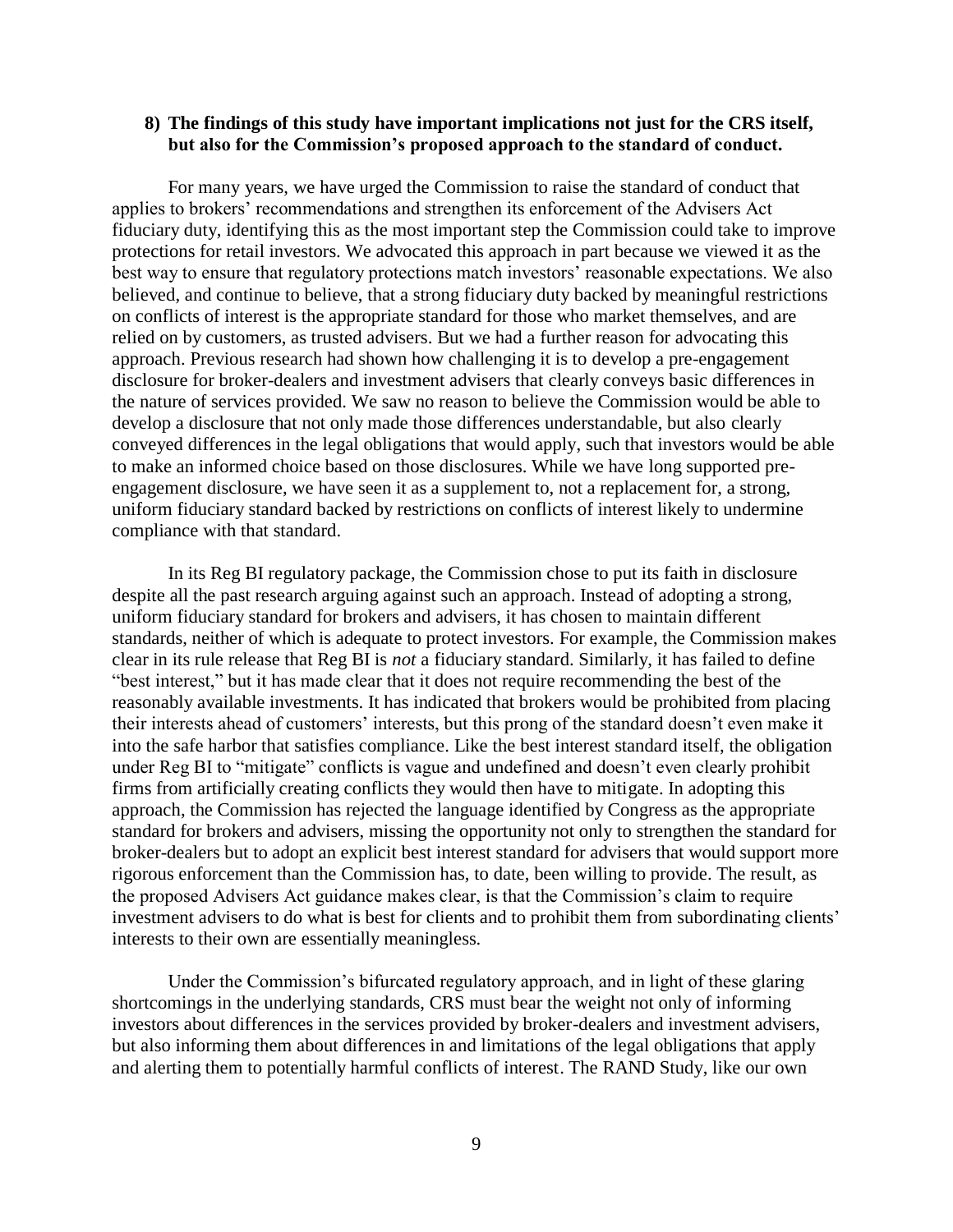prior testing, makes clear that CRS simply is not adequate to bear the regulatory weight assigned to it.

This has important policy implications. First, the Commission cannot reasonably move forward with its Form CRS regulatory proposal as currently conceived. And simply deferring to industry to allow each firm to come up with its own approach, as some have suggested, would only make the problem worse. Second, the Commission cannot reasonably move forward with a regulatory approach that maintains separate, and inadequate, standards of conduct for brokerdealers and investment advisers on the assumption that disclosure will enable investors to protect themselves and make an informed choice. There are a variety of steps that the Commission should consider to strengthen its regulatory approach. For example:

- The Commission should adopt a strong and uniform fiduciary standard for broker-dealers and investment advisers alike, based on the language in Section 913(g) of the Dodd-Frank Act, so that investors do not have to rely on disclosures to understand differences in and limitations of those standards. This is essential in light of the evidence that investors simply do not understand these complex issues and may under-estimate their significance. The Commission should back that standard with meaningful restrictions on conflicts of interest for broker-dealers and investment advisers alike, with an eye toward reining in practices that encourage and reward advice that is not in customers' best interests.
- If instead the Commission continues to rely on the basic approach in Reg BI, the Commission should at the very least make clear that policies and procedures to mitigate conflicts of interest need to be reasonably designed to prevent the broker from placing their interests ahead of the customer's interests. Similarly, the Commission should give meaning to the requirement for investment advisers to "avoid" conflicts of interest. In both cases, brokers and advisers should be prohibited from artificially creating conflicts that undermine compliance with the standard. This is essential in light of evidence that investors are particularly confused by disclosures related to conflicts, often do not grasp conflicts' potentially harmful impact, and do not understand how conflicts would be addressed under the respective standards of conduct.
- To the degree that the Commission continues to rely on disclosures to reduce investor confusion, it should at an absolute minimum undertake a thorough process of revision and retesting of CRS to develop a disclosure that investors can understand. This should include not only additional testing of and revisions to the form for dual registrants, but separate testing of the standalone forms to determine what, if any, additional disclosure problems emerge when disclosures are provided without the comparative context of the dual form.
- In addition, if the Commission insists on maintaining separate standards for brokerdealers and investment advisers, it must do more than it has so far proposed to clarify the distinctions between them. The proposed restriction on use of the title "adviser/advisor" should be extended to other titles that similarly imply the individual or firm is providing advice rather than sales recommendations. Also, the restriction should be extended to marketing practices that portray the broker's services as primarily advisory in nature or the relationship as one of trust and confidence. Because this poses special challenges in the context of dual registrant firms, the Commission should test its proposed disclosures to ensure they are adequate to alert investors when their dual registrant switches hats. If